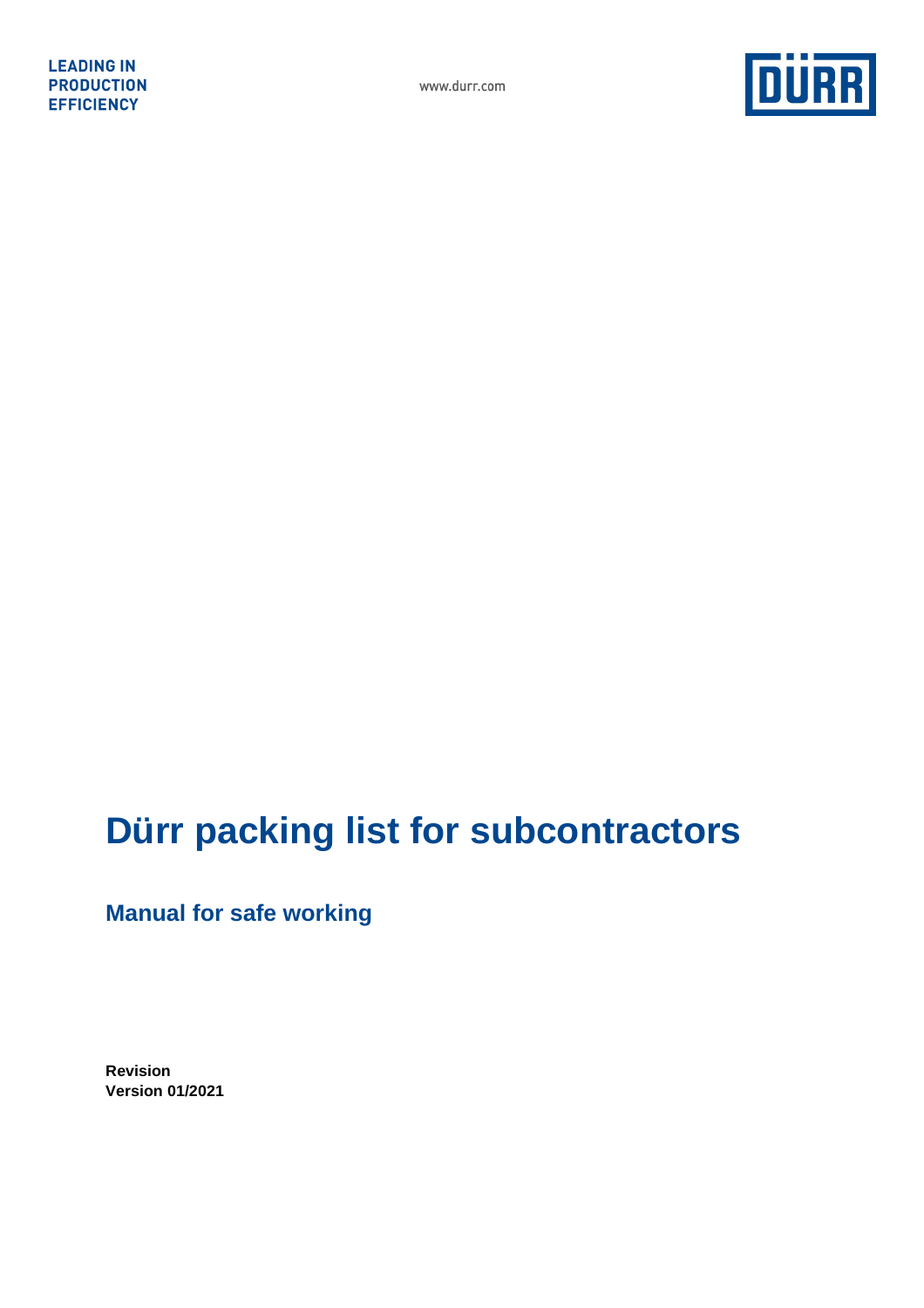

## **Introduction:**

Dear Sir or Madam,

This manual is intended to help you complete the DÜRR packing list.

The goods management system we use at our construction sites requires standardized data input. What's more, we are striving to digitalize our construction sites. This will simplify identification of the goods and provide additional advantages.

It is important to us to create transparency from ordering through to installation, which will also facilitate cooperation between you and DÜRR.

Following the rules in this completion guide will benefit both parties over the long term, thereby helping to form a successful partnership.

Thank you.

No part of this document may be reproduced or transmitted in any form or by any means, electronic or mechanical, including photocopying, recording or otherwise,

unless expressly permitted. Any infringement shall give rise to liability for damages. All rights reserved in case of patent grant or utility model registration.

**Dürr Systems AG**  Paint and Final Assembly Systems **Operation** Site Operation (SO)

Version: 1.0 Druck: 19.02.2021 Seite: 2/16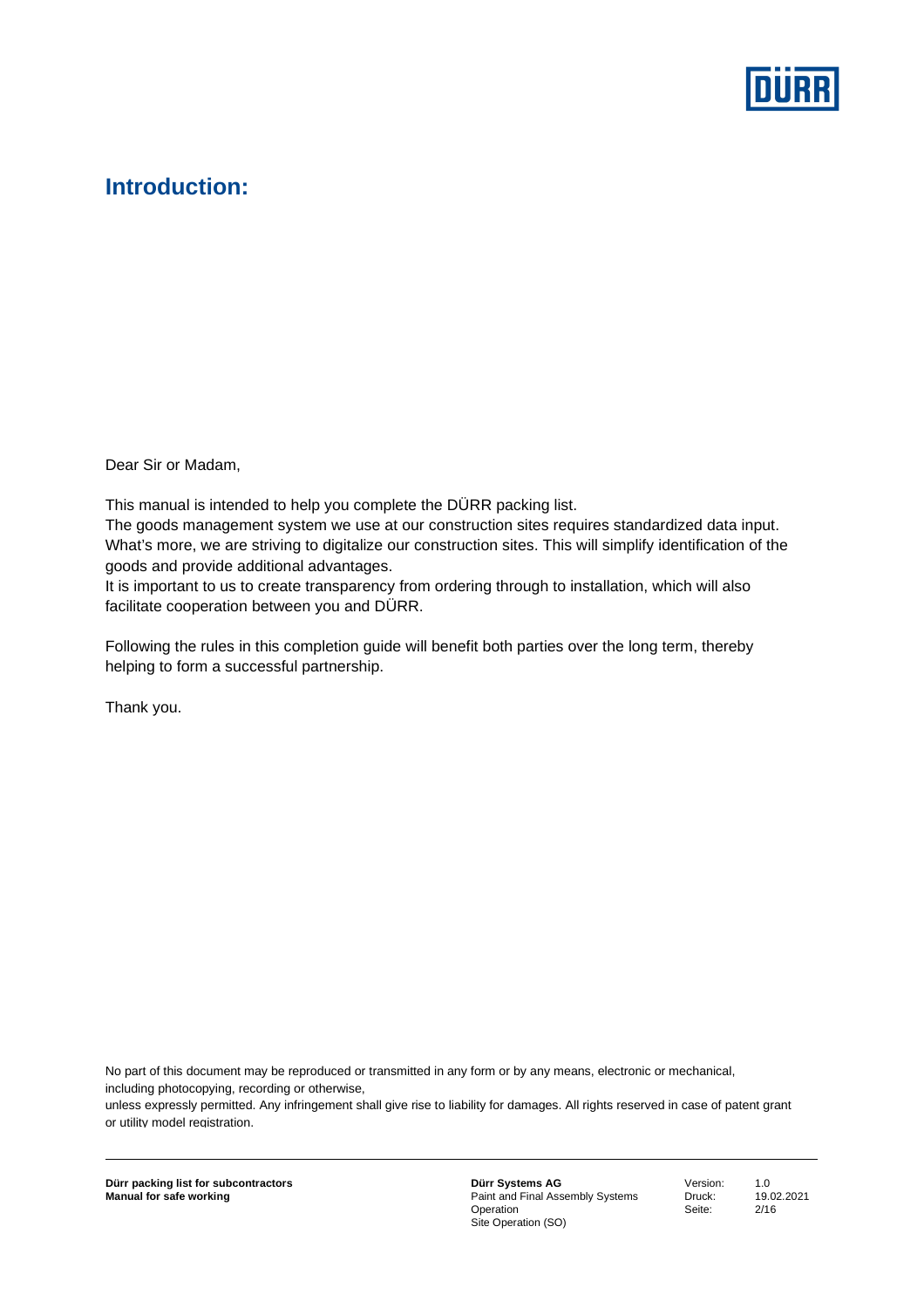

## **Contents**

| 1. |     |  |
|----|-----|--|
| 2. |     |  |
|    | 2.1 |  |
|    | 2.2 |  |
|    | 2.3 |  |
| 3. |     |  |
|    | 3.1 |  |
|    | 3.2 |  |
|    | 3.3 |  |
|    | 3.4 |  |
|    | 3.5 |  |
|    | 3.6 |  |
|    | 3.7 |  |
|    | 3.8 |  |
| 4. |     |  |
|    | 4.1 |  |
|    | 4.2 |  |
|    | 4.3 |  |
|    | 4.4 |  |
|    | 4.5 |  |
|    | 4.6 |  |
|    | 4.7 |  |
| 5. |     |  |
|    | 5.1 |  |
|    | 5.2 |  |
|    | 5.3 |  |
|    | 5.4 |  |
|    | 5.5 |  |
| 6. |     |  |
| 7. |     |  |

Version: Druck: Seite:

1.0<br>19.02.2021  $\frac{10101}{3/16}$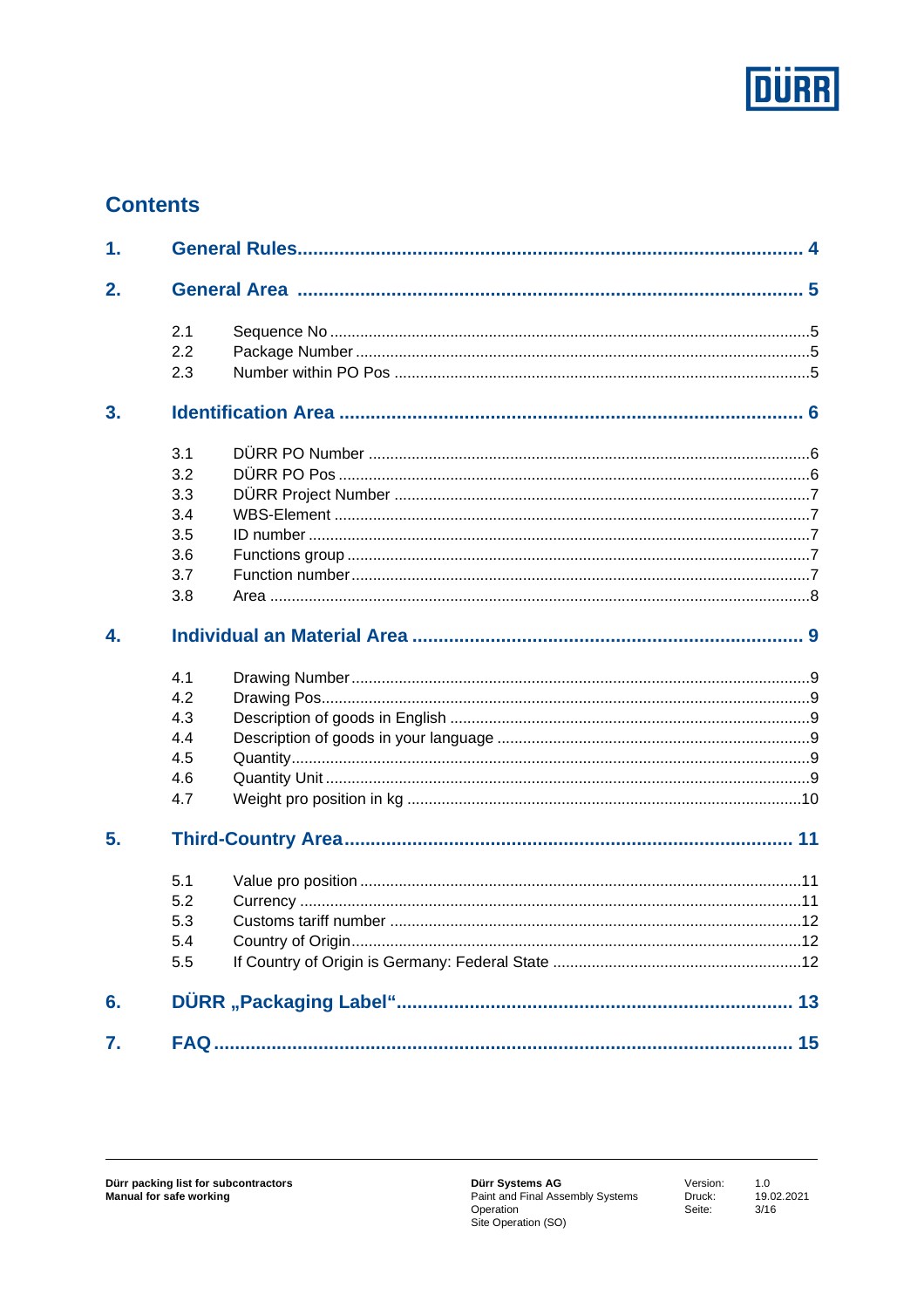

## **1. General Rules**

The general information below should make it easier for you to complete the packing list. You can find the current template for the DÜRR packing list here: https://www.durr.com/de/unternehmen/einkauf/einkaufsbedingungen/Allgemeine Verpackungs- und Transportvorschriften

Please read these specifications carefully and implement them as described to ensure trouble-free delivery to the construction site.

To avoid unnecessary errors, save the empty packing list as a template and use an empty packing list for each dispatch readiness report.

Please do not leave any lines empty when entering the data. Empty lines will prevent the Excel filter from working properly.

Under "General Info," please enter whether the order is complete. If the order is not complete, please enter the percentage that will be delivered under "Remarks." It is also important to know whether hazardous goods were packed. Hazardous goods must be packed separately as a basic rule. Additionally, please enter whether the order was properly packed for transport by sea freight (HPE packaging guidelines).

The information up to line 18 is mandatory and must be reported to DÜRR in every dispatch readiness report.

The dispatch readiness report must be specified per truck (package unit) or DÜRR order position.

If you transport the goods yourself, the completed packing list must be sent to DÜRR Site Logistics. You can find the current email address under "CaseList" in the packing list template.

You do not have to complete the packing list if your delivery scope includes production, transport and assembly. Please inform DÜRR Site Logistics about your trucks only by stating the license plate number, ETA date, construction site, order number and order position directly after loading.

Please do not use any special characters such as :  $/$ ;  $/$  – or  $/$ , etc.; our system will not accept them.

Please make sure not to summarize the order positions in a single line. Each material for an order position must be recorded separately.

Refer to the "Packing List" worksheet for information about all lines to be described.

**Dürr Systems AG**  Paint and Final Assembly Systems **Operation** Site Operation (SO)

Version: 1.0 Druck: 19.02.2021 Seite: 4/16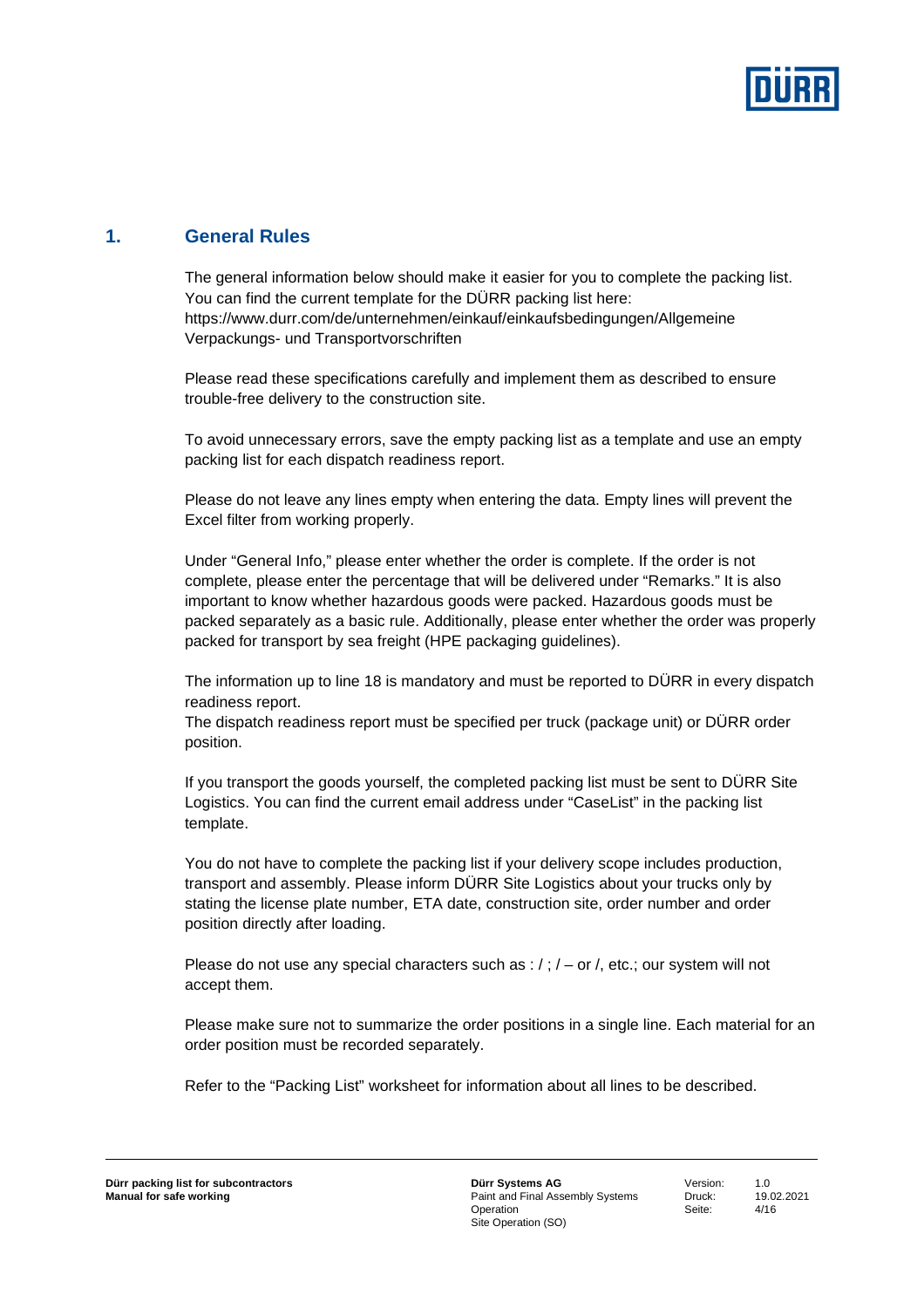

### **2. General Area**

| Sequence No. | Package Number | Number within PO Pos: |
|--------------|----------------|-----------------------|
|              |                |                       |

Picture 1: Structure of the General Area

#### **2.1 Sequence No**

This is the sequential number for each packed item; please begin each packing list template with the numeral one (1).

Please ensure that the "Sequence No." is present for each item listed.

#### **2.2 Package Number**

The package unit designation is entered here. Please make sure that the package unit designations agree with the CaseList.

Package unit designations are structured as follows at DÜRR: Begin the package unit designation with the first three letters of your company's name. The number comes next, beginning with 001. This number must be continued consecutively.

The package unit designation must not be assigned in duplicate in a project. (not the order number).

Example: DÜRR Systems AG package units are designated as follows: DÜR001, DÜR002, etc.

#### **2.3 Number within PO Pos**

When packing, please estimate the number of packages in which a DÜRR order position, not the order itself, is to be packed.

If you know the exact number, please enter it as follows, e.g. 1/6.

If you do not know the exact number of packages yet, please estimate the number as follows: 1/xx. Enter "last package" in the last package.

Example: If you do not know yet whether you will subdivide the position into 31 or 32 packages, please begin with 1/xx and end with 30/"last package."

Version: 1.0 Druck: 19.02.2021 Seite: 5/16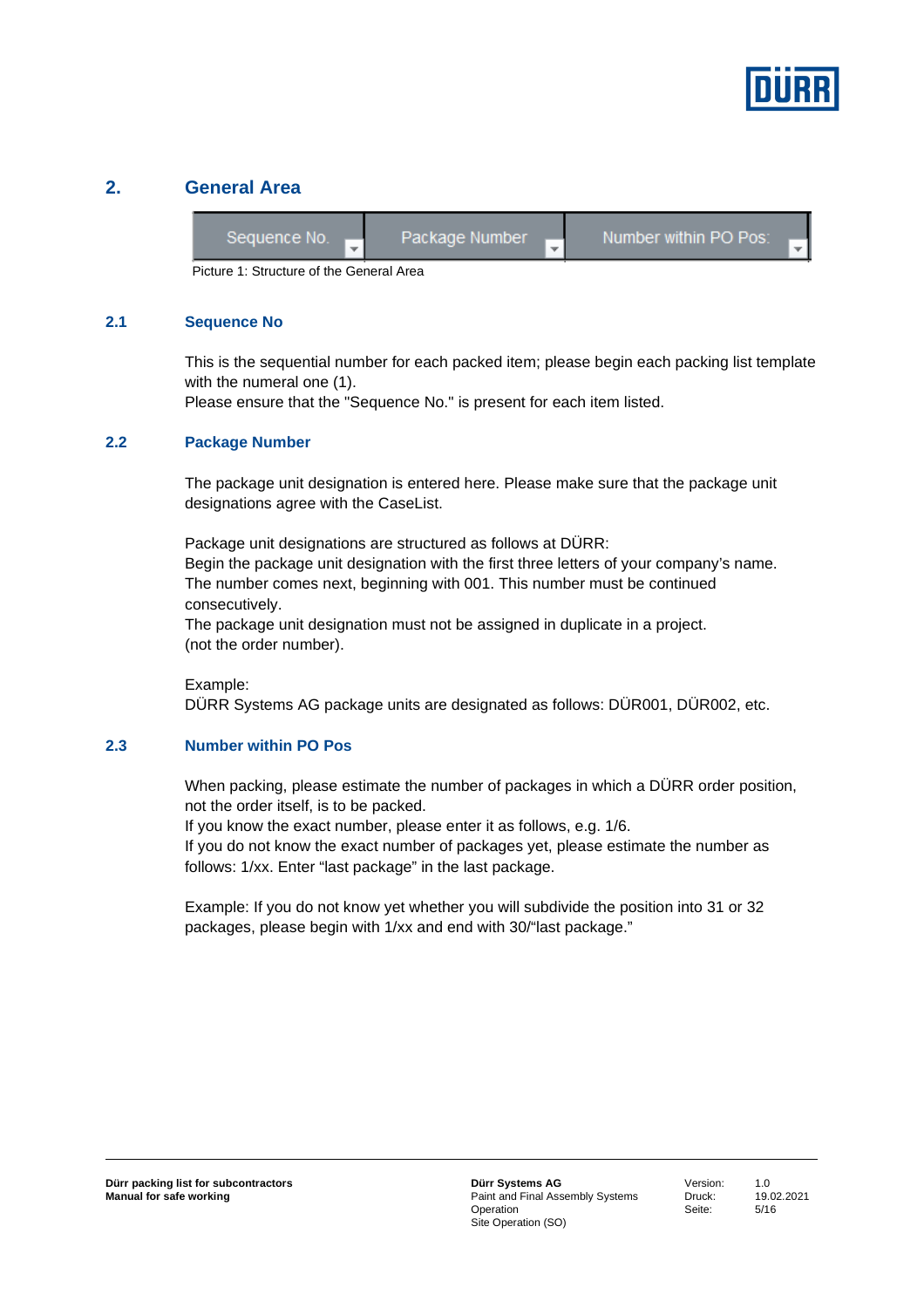

## **3. Identification Area**

| $\overline{\phantom{a}}$ | UUHH PU Numbel | project number | <b>WBS Element</b> | Ident-Numme | FU-Gruppel | FU-Nummer | Use Area |
|--------------------------|----------------|----------------|--------------------|-------------|------------|-----------|----------|
|--------------------------|----------------|----------------|--------------------|-------------|------------|-----------|----------|

Picture 2: Structure of the identification area

A complete plant consists of approximately 15,000 individual parts (depending on size) and has up to 15 sub-areas. Goods are identified at DÜRR using the information "WBS Element," "ID number, "FU group" and "FU number." This information is available directly in the DÜRR order. If you do not have the DÜRR order on hand, please contact your sales department.

#### **The following data can be found in every DÜRR order:**

#### **3.1 DÜRR PO Number**

Please always specify the DÜRR order number in this form: 45xxxxxxx; do not specify the preceding number.

#### **3.2 DÜRR PO Pos**

It is very important to include the order position every time.

|             |                                           |                   | DÜRR PO Number                                          | <b>DURR</b>                  |
|-------------|-------------------------------------------|-------------------|---------------------------------------------------------|------------------------------|
| DÜRR PO Pos |                                           |                   | Bestell-Nummer<br>Datum<br>23.08.2017<br>601/4500859858 | Seite 2 von 5                |
| Pos.        | Material<br>Bezeichnung                   | Bestellmenge / ME | Preis pro Einheit                                       | Gesamtpositionswert<br>Netto |
| 00010       | 4ZMV25540<br>Booth Large<br>Bestellmenge: | CAGE<br>1LE       |                                                         | Währung EUR                  |



**Dürr Systems AG**  Paint and Final Assembly Systems **Operation** Site Operation (SO)

Version: 1.0<br>Druck: 19 Seite: 6/16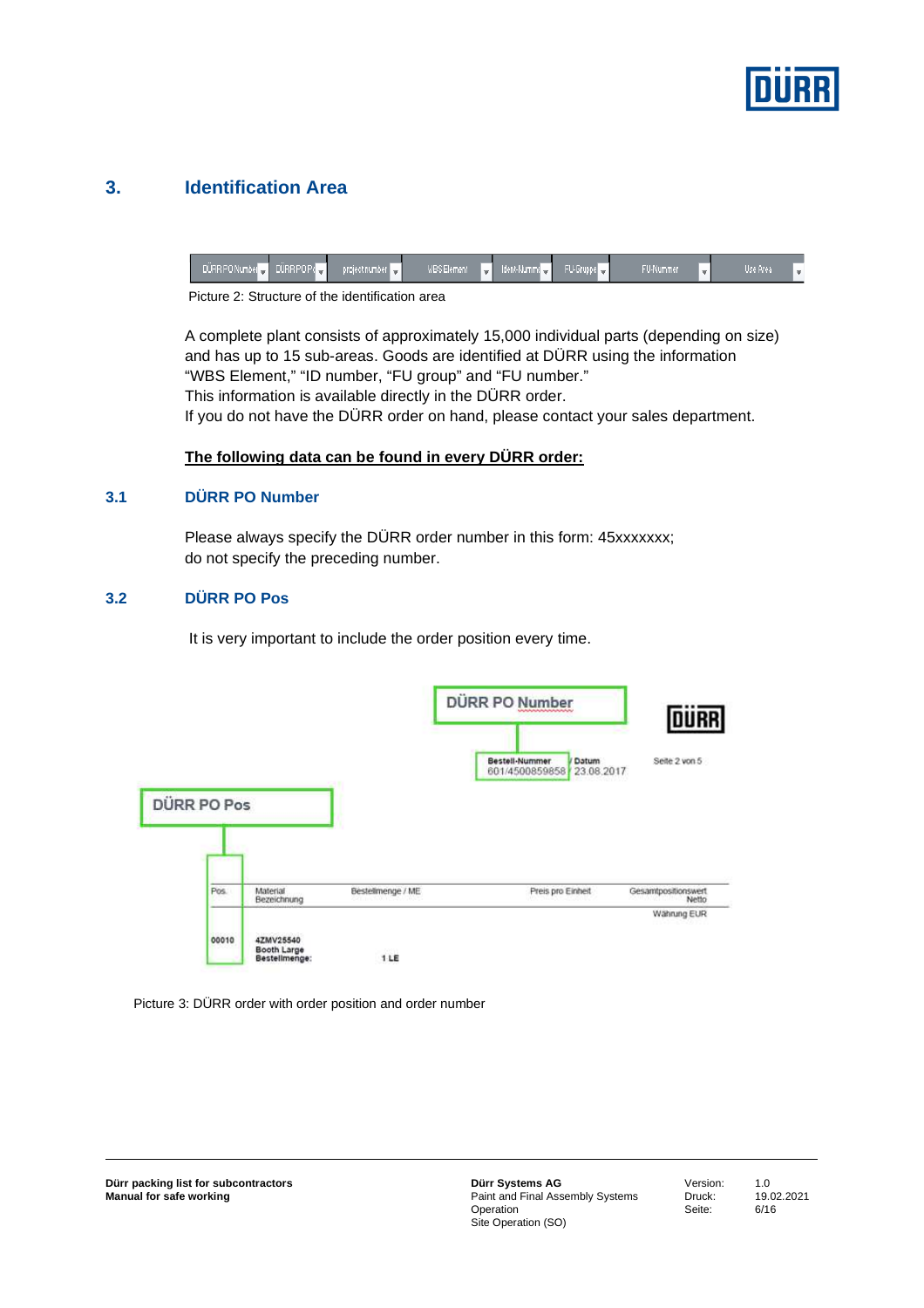

#### **3.3 DÜRR Project Number**

You can enter the project number once and then copy it below.

#### **3.4 WBS-Element**

In most cases, it can be copied below like the project number. The notation of the WBS-Element is as follows:

#### **Project number-Ident number e.g. DE01-2102635-P1E1V1**

#### **3.5 ID number**

Can be found in the order under WBS-Element or ID number. Please specify for each packaged component.

#### **3.6 Functions group**

Please specify for each packaged component.

If the order states PF800-PF805 for the functions group, please use the designations from line 3. Function number can be ignored in this case.

#### **3.7 Function number**

Please specify for each packaged component.

| 00020 | 4ZMV06400<br><b>Tank Stahl</b><br>PO quantity: | 1 AU                       | 1 AU                                                                                                                                 |
|-------|------------------------------------------------|----------------------------|--------------------------------------------------------------------------------------------------------------------------------------|
|       | >Characteristics:<br>Design<br>Design          | <b>DÜRR Project Number</b> | <b>FU-Gruppe/Function group</b><br>Please use the numbers indicated below for identification of the parts and all related documents. |
|       |                                                |                            |                                                                                                                                      |

Picture 4: DURR order with ident number, FU group, FU number and information from line 3

Zusatzinfo "Line3"

EC PS021

**Dürr Systems AG**  Paint and Final Assembly Systems **Operation** Site Operation (SO)

Version: 1.0<br>Druck: 19 Seite: 7/16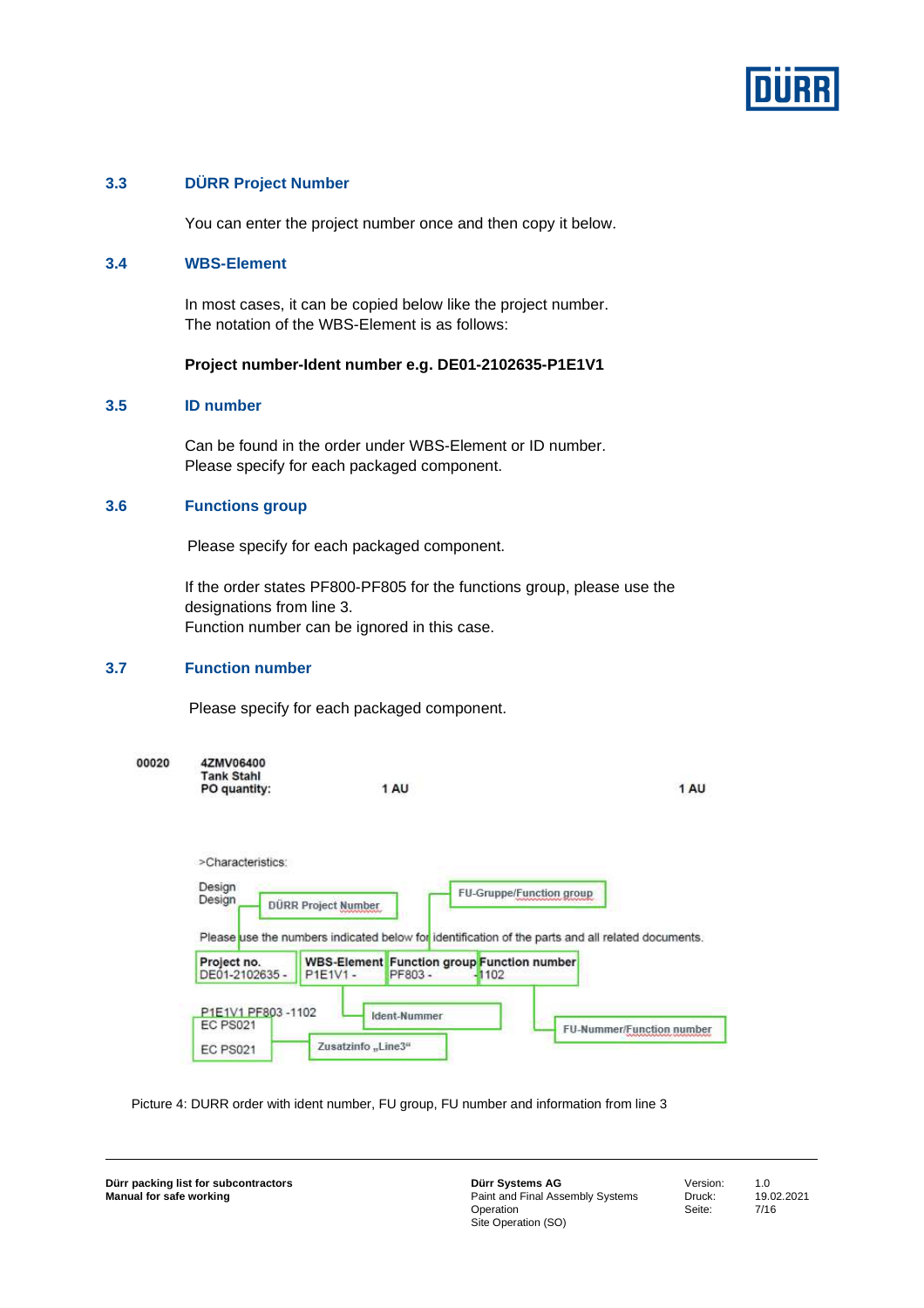

#### **3.8 Area**

The area is the destination area at the construction site. If you receive an order position for several areas, please enter the area for each material. Please bear in mind that materials from different areas are packed together only in emergencies. The area is also included in the DÜRR order.



Picture 5: DÜRR order with all necessary details

If you have other documents such as FlowChart, DÜRR Excel tables, drawings, etc., in which the above designations are found, you can of course take them over from these documents.

**Dürr Systems AG**  Paint and Final Assembly Systems **Operation** Site Operation (SO)

Version: 1.0<br>Druck: 19 Seite: 8/16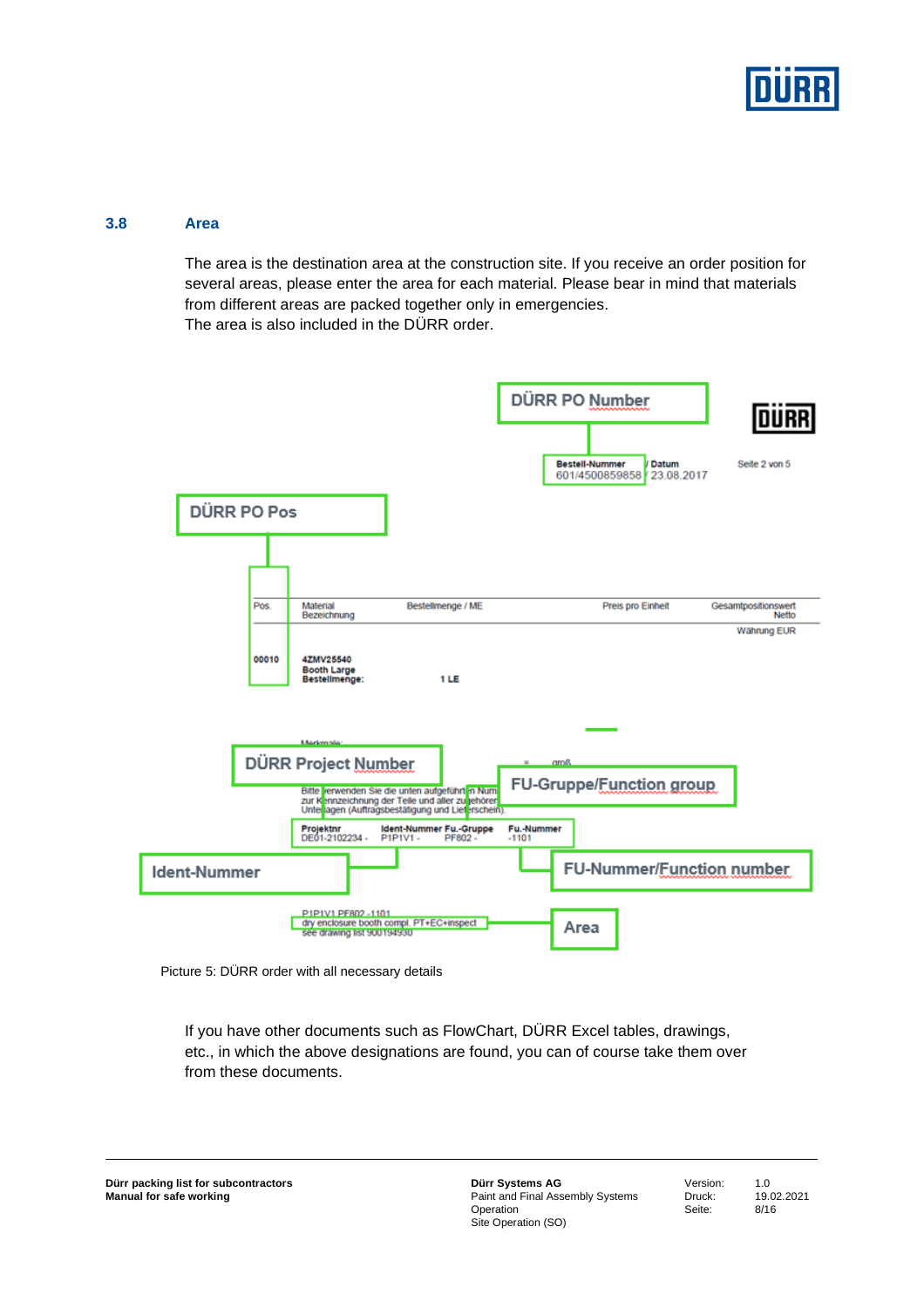

## **4. Individual an Material Area**

Picture 6: Structure of the individual and material area

#### **4.1 Drawing Number**

DÜRR generally assigns the drawing number to you. Please enter the individual drawing number of the materials in this field, not the documentation drawing number from the DÜRR order. If you are commissioned to create your own drawings, please enter your drawing number.

#### **4.2 Drawing Pos**

The position from the drawing is entered here.

#### **4.3 Description of goods in English**

It is essential for you to enter every material that is packed. If you are unsure about whether to write down this material, ask yourself this question: "Can this material can be issued individually?" If you answer this question in the affirmative, then you must enter the material.

Example:

You are sending a tank and pack an additional 10 bolts, 10 washers and 10 nuts. If the bolts, washers and nuts can be taken out individually, you must mention all items. Please do not use terms such as "assembly material"; this could be unacceptable for internal or even legal reasons.

Please note that DÜRR communicates internally in English, and this English entry is therefore mandatory.

#### **4.4 Description of goods in your language**

The mentioned items must be entered here in your language. The entries are optional.

#### **4.5 Quantity**

The quantity packed in this box is entered here.

#### **4.6 Quantity Unit**

Please select from the drop-down list.

Version: 1.0 Druck: 19.02.2021 Seite: 9/16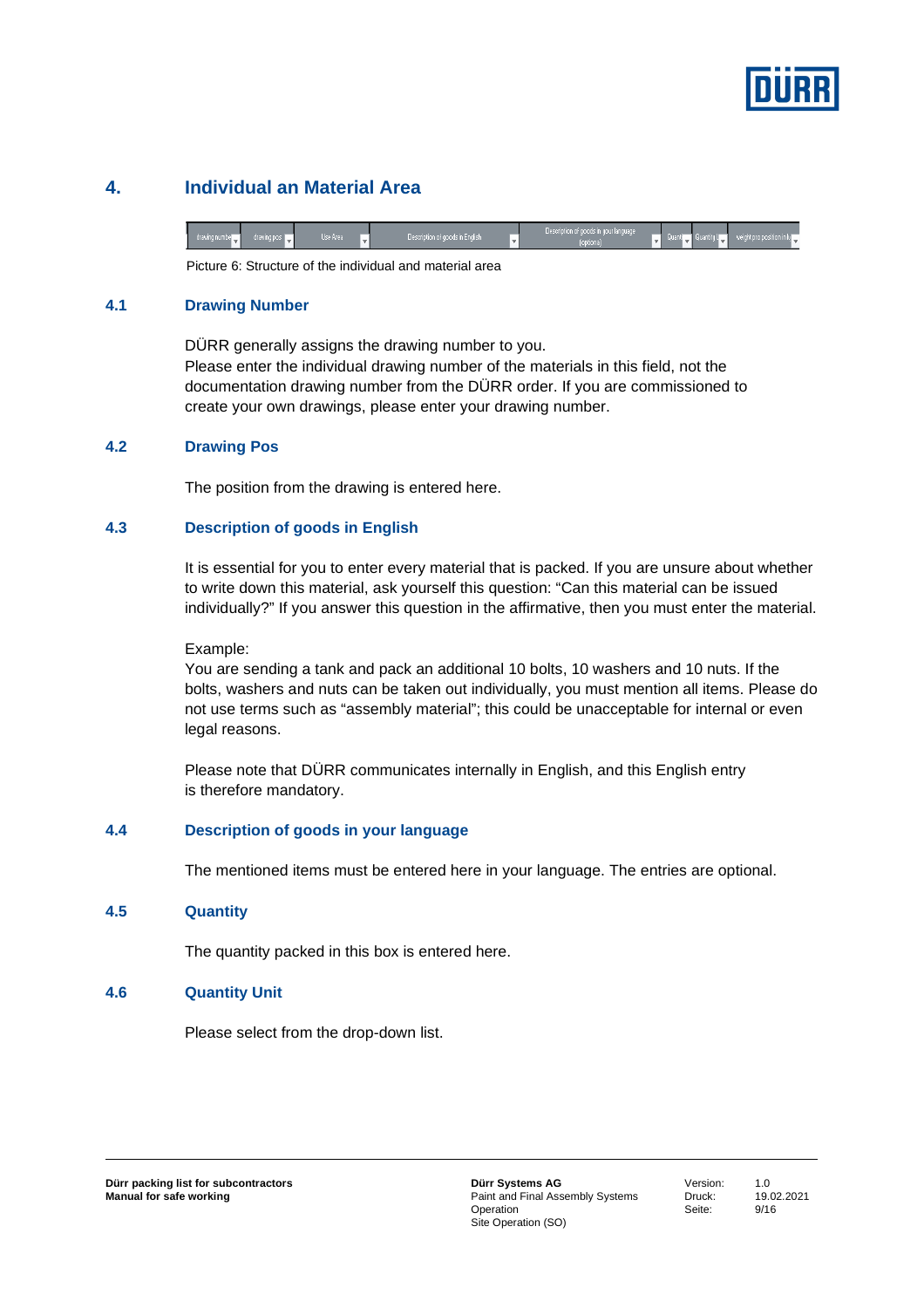

#### **4.7 Weight pro position in kg**

Please enter the net weight here, but per recorded position instead of per item.

#### Example:

10 bolts are entered, and one bolt weighs 1 kg. You therefore specify 10 kg.

Please make sure that the net weight when filtering for a package unit produces the same result as the specified net weight in the case list..

#### Example:

| Sequence No. | Package Number     | Number within PO Pos: I | DÜRR PO Number | DÜRR PO Pos | weight pro position in kg |
|--------------|--------------------|-------------------------|----------------|-------------|---------------------------|
|              | <b>DÜR001</b>      |                         | 4501987655     |             |                           |
|              | DÜR <sub>001</sub> |                         | 4501987655     |             |                           |
|              | <b>DÜR001</b>      |                         | 4501987655     |             |                           |
|              | <b>DÜR001</b>      |                         | 4501987655     | 10          | 98                        |
|              |                    |                         |                |             | 198 KG                    |

Picture 7: Indicated net weights in the packing list

| Package No.<br>The package number must always start<br>with the first three letters of your<br>company, e.g. for DÜRR it would be<br>DÜR001.<br>In a project, the package number mus $\mathbf V$ |     | Dimensions in cm |     | Vol. $m3$<br>$\overline{\phantom{a}}$ | $\overline{\phantom{a}}$ | KG net KG gross | Type of packaging<br>e.g. pallet, wooden box, frame |
|--------------------------------------------------------------------------------------------------------------------------------------------------------------------------------------------------|-----|------------------|-----|---------------------------------------|--------------------------|-----------------|-----------------------------------------------------|
|                                                                                                                                                                                                  |     | W                | н   |                                       |                          |                 |                                                     |
| <b>DÜR001</b>                                                                                                                                                                                    | 120 | 80               | 100 | 0.96                                  | 198                      | 218             | Paletts                                             |
|                                                                                                                                                                                                  |     |                  |     |                                       |                          |                 |                                                     |

Picture 8: Specification in the CaseList

Version: 1.0<br>Druck: 19.0 Seite: 10/16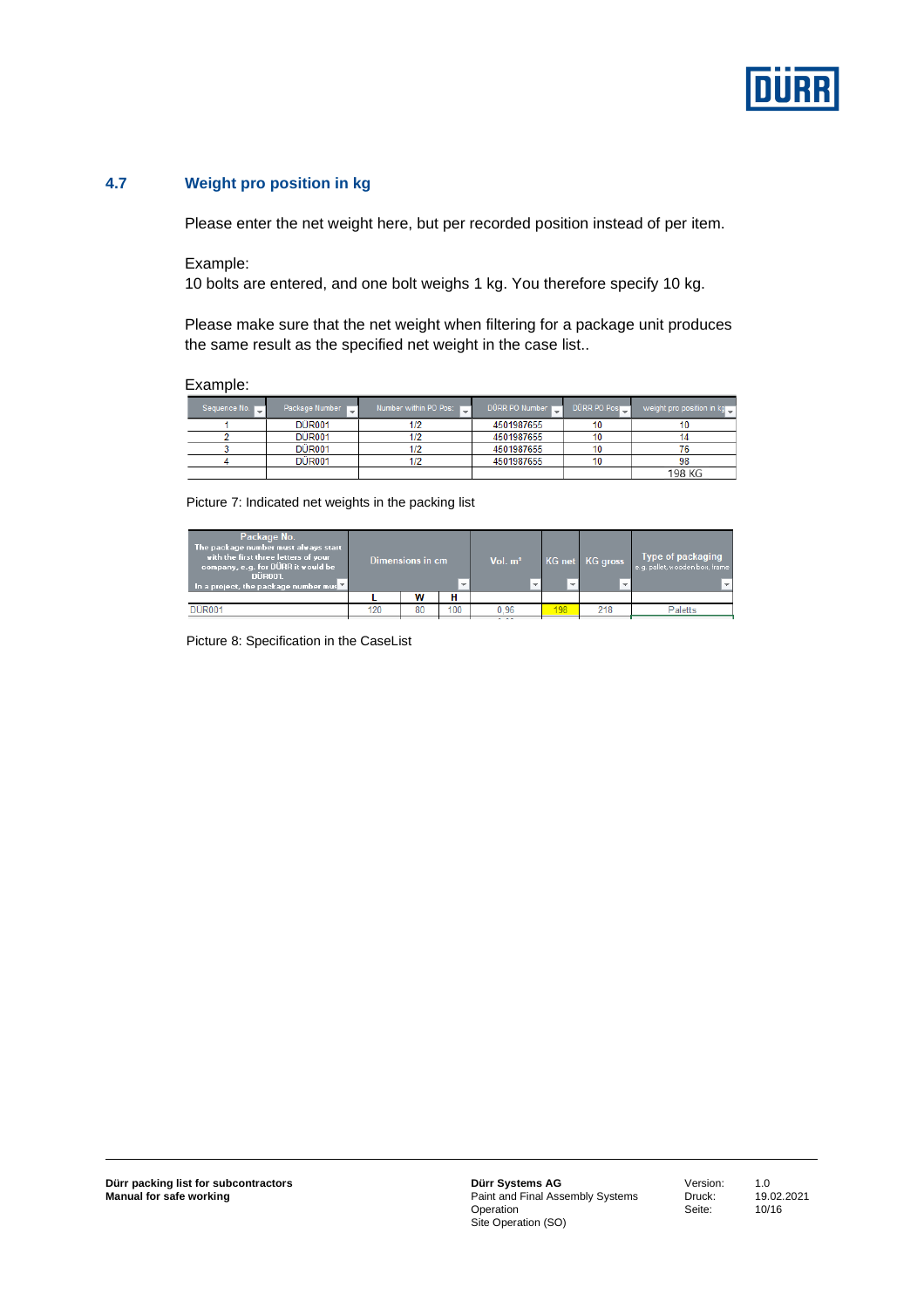

## **5. Third-Country Area**

The information from line 19 is required if you produce material to be used for a project in a third country. All non-members of the European Union are designated as third countries (e.g. China, the US, Russia or Switzerland).

The order additionally indicates whether the project is located in a third country. In case of doubt, please consult the responsible DÜRR purchasing officer.

|                                                                  | <b>Bestellung</b>                                                                              |  |  |
|------------------------------------------------------------------|------------------------------------------------------------------------------------------------|--|--|
|                                                                  | Bestell-Nummer<br>/ Datum                                                                      |  |  |
| Dürr Systems AG · Carl-Benz-Str. 34 - 74321 Bietigheim-Bissingen | Obige Angaben müssen im Schriftverkehr und in allen Unterlagen<br>angegeben werden             |  |  |
|                                                                  | Einkäufer(in)<br>Standort<br>Telefon<br>Fax<br>E-mail<br>Projekt-Nummer<br>Projekt-Bezeichnung |  |  |
|                                                                  | Russische Foed.<br>Endbestimmungsland                                                          |  |  |

Picture 9: DÜRR order with details of the country of final destination

| Value pro position in |                                                  |                   | <b>If Country of Origin is Germany: federal</b> |
|-----------------------|--------------------------------------------------|-------------------|-------------------------------------------------|
| Euro                  | Currency <b>Department Customs tariff number</b> | Country of Origin | State                                           |
|                       |                                                  |                   |                                                 |

Picture 10: Structure of the third country area

#### **5.1 Value pro position**

Please enter the value per recorded position here. This can differ considerably from the order value, because the value for the entire material is specified in the order in most cases.

#### **5.2 Currency**

The currency is specified here. Please use the drop-down list to select the currency.

**Dürr Systems AG**  Paint and Final Assembly Systems **Operation** Site Operation (SO)

Version: 1.0<br>Druck: 19 Seite: 11/16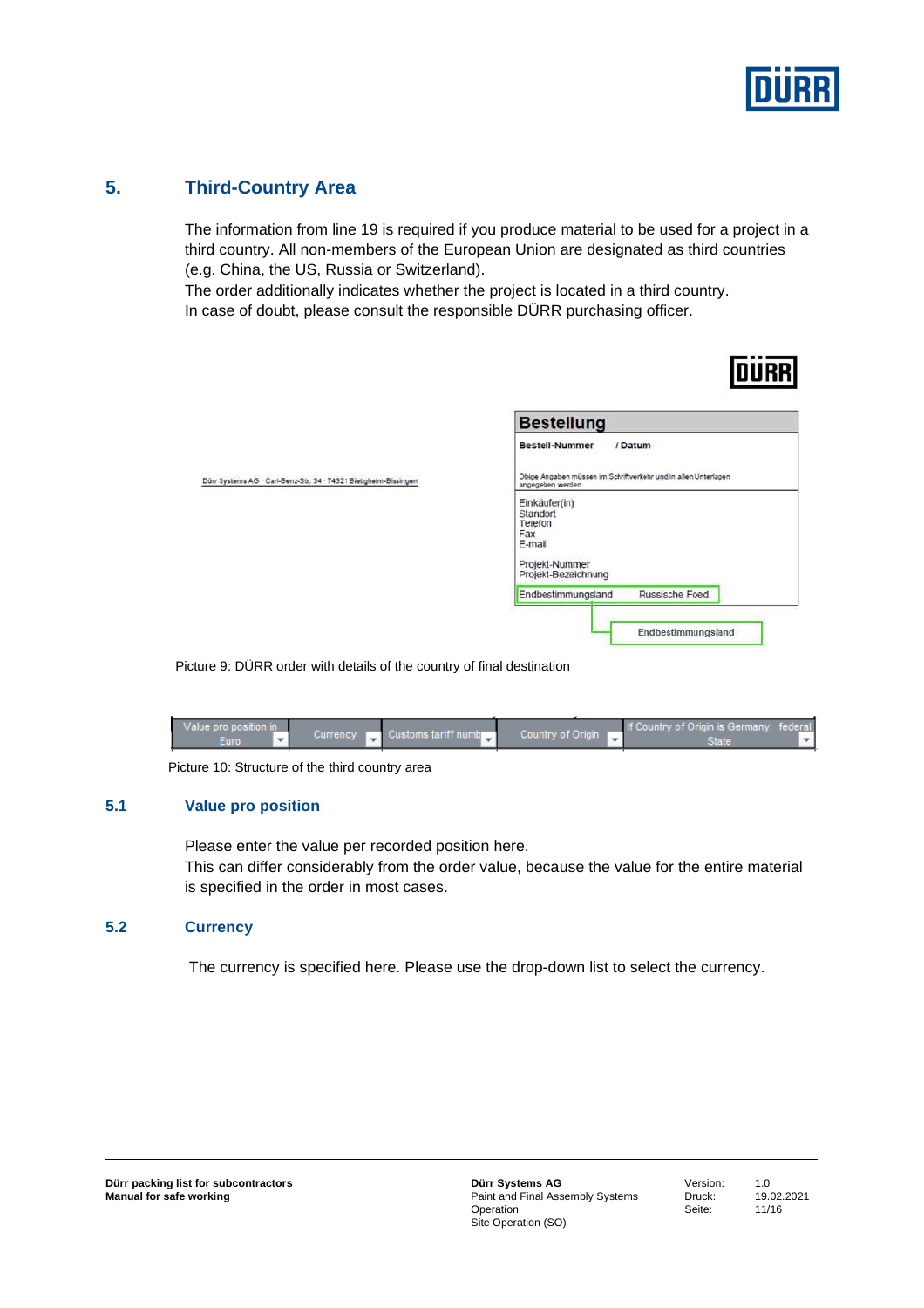

#### **5.3 Customs tariff number**

The customs tariff number is required in order to determine the import and export regulations for the respective goods. The customs tariff number is the central organizing characteristic in international trade.

Goods are always classified according to their technical properties and are assigned a corresponding goods number. This number can be used to register imports and exports with the customs authorities, determine import duties worldwide and compile foreign-trade statistics.

It can also be used to clarify whether there is any ban or reservations regarding import or export (bans and restrictions, licenses and approvals, other reporting obligations). At the same time, correct determination of the customs tariff number is also crucial for Intrastat reports, for determining the consumption tax rate or within the framework of laws relating to the origin of goods and preferential rights.

The direct Community legal basis for the customs tariff is Regulation (EEC) No. 2658/87 on the tariff and statistical nomenclature and on the Common Customs Tariff.

#### **5.4 Country of Origin**

Please enter the country of origin here. If you purchased the material, please contact the manufacturer or your supplier.

#### **5.5 If Country of Origin is Germany: Federal State**

If your production location is in Germany, please indicate the federal state here.

**Dürr Systems AG**  Paint and Final Assembly Systems **Operation** Site Operation (SO)

Version: 1.0 Druck: 19.02.2021 Seite: 12/16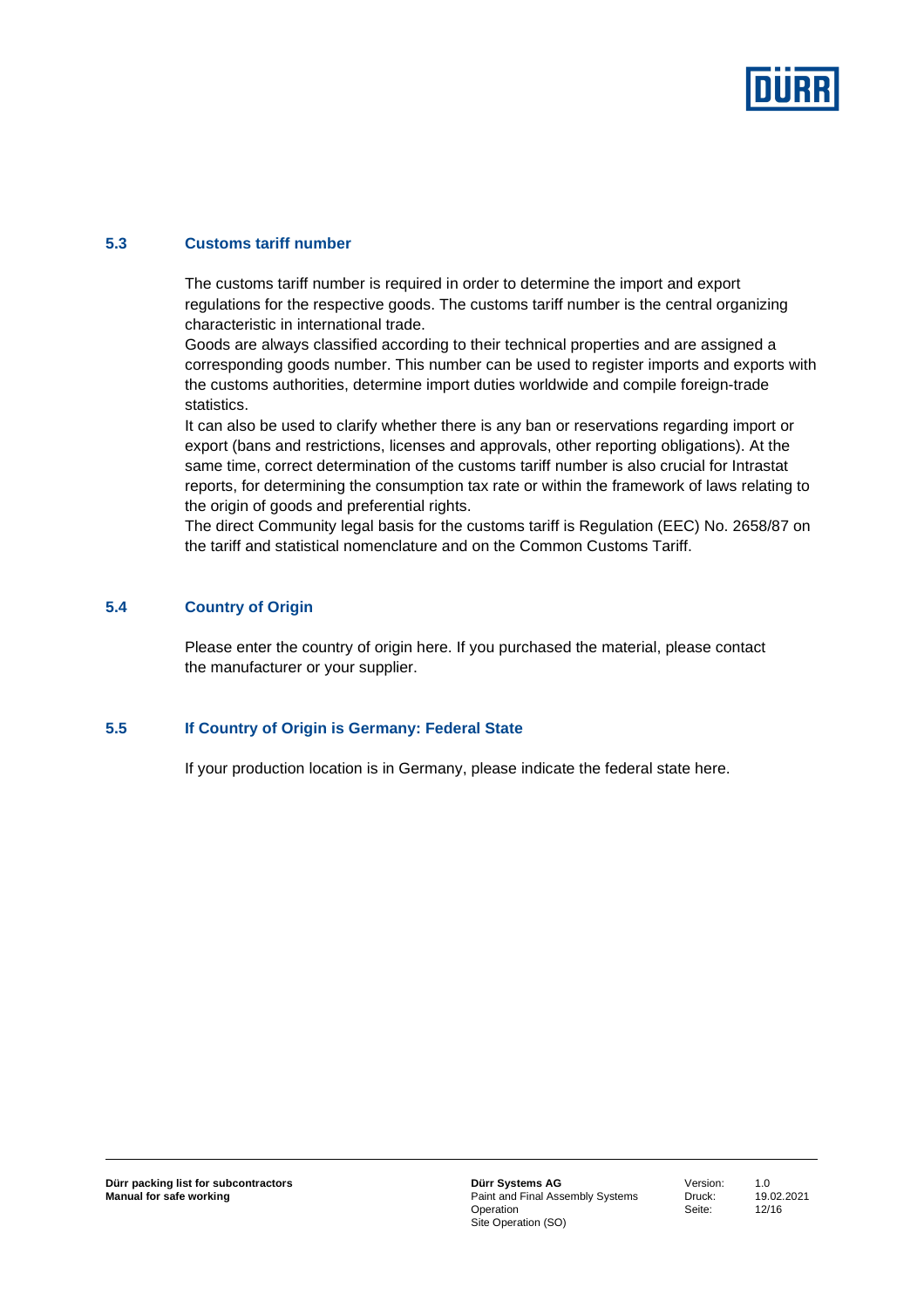

## **6.** DÜRR "Packaging Label"

All relevant information has been summarized on the DÜRR "Packaging Label". Furthermore, the DÜRR "Packaging Label" contains a QR code, summarizing the contents of the package.

For the above reasons, we ask you to always use the DÜRR "Packaging Label".

If you have to use your own label as well for internal reasons, please label/mark the package unit in duplicate.

Please note that the filter must also be set if you have only written down one package in the packing list.

Please note that the label must be removable from the material without leaving any residues.

Please observe the following steps for issuing a DÜRR "Packaging Label":

| Sequence No. 1 | Package Number | Number within PO Pos: |  |
|----------------|----------------|-----------------------|--|
|                | <b>DÜR001</b>  | 1/2                   |  |
|                | <b>DÜR001</b>  | 1/2                   |  |
|                | <b>DÜR001</b>  | 1/2                   |  |
|                | <b>DÜR001</b>  | 172                   |  |

Step 1: First place the filter on the desired package.

Picture 11: Representation with the field to be used

Step 2: Click on the "Print label" button.

| <b>Print label</b> |                |
|--------------------|----------------|
| Sequence No.       | Package Number |
|                    | <b>DUR001</b>  |
|                    | <b>DÜR001</b>  |
|                    | <b>DÜR001</b>  |
|                    | DÜR001         |

Picture 12: Representation of the "Print label" button

Depending on your settings, the finished label will now be printed or displayed as a PDF

Version: 1.0 Seite: 13/16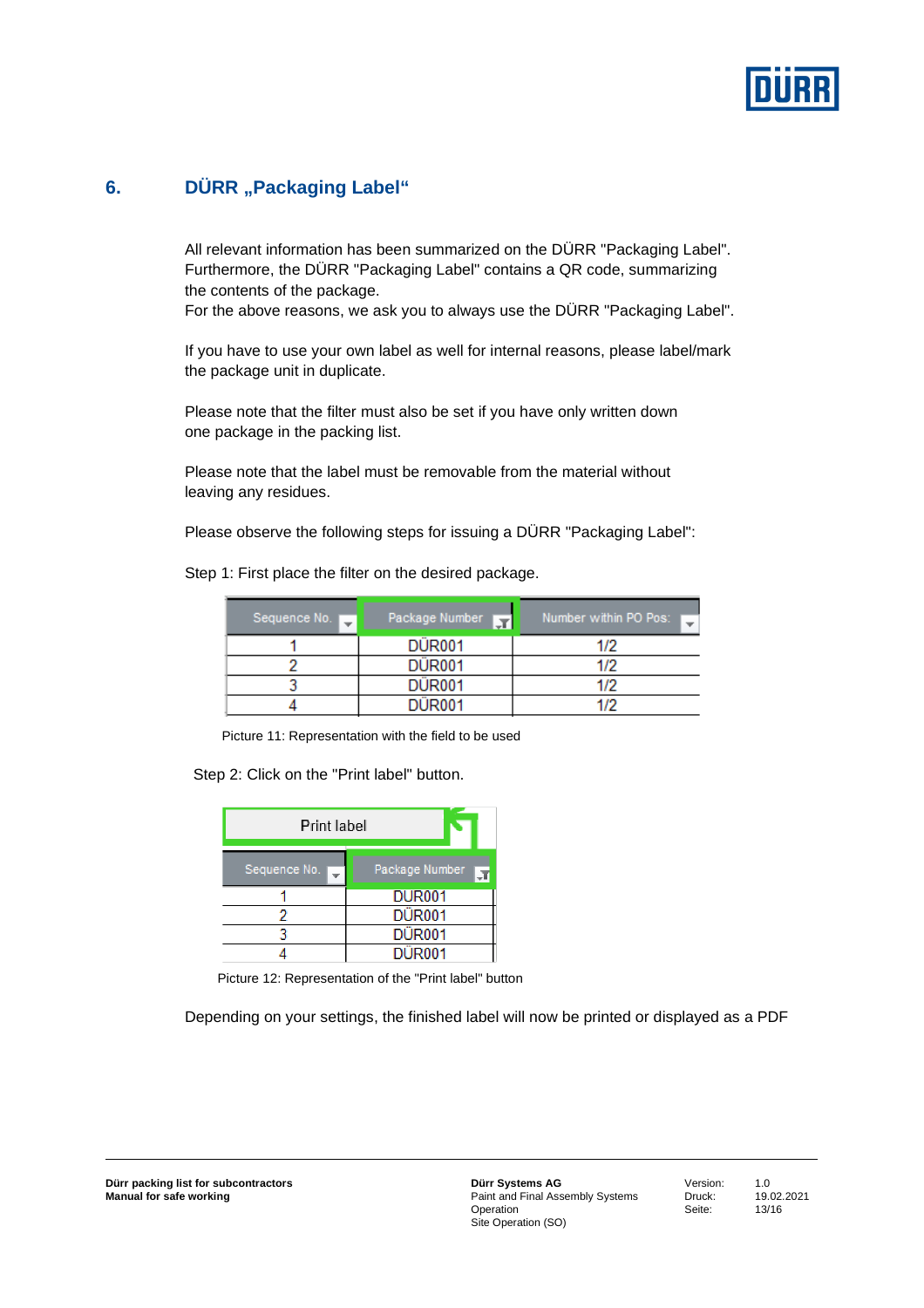

## **LEADING IN PRODUCTION EFFICIENCY**

www.durr.com



# **Packaging Label**



| Manufacturer:            | DÜRR Systems AG        |  |
|--------------------------|------------------------|--|
| Project number           | DE01-2102876           |  |
| Main package number:     | <b>DÜR001</b>          |  |
| Number within Best. Pos: | 1/2                    |  |
| PO Number                | 4501234532             |  |
| Id-number:               | <b>P1E1V1</b>          |  |
| Function group:          | <b>BK32</b>            |  |
| Function number:         | $-128$                 |  |
| Area                     | <b>EC</b> Inlet tunnel |  |
| Drawing number           | 95618555               |  |

Picture 13: DÜRR "Packing Label" with the QR Code

**Dürr packing list for subcontractors Manual for safe working** 

**Dürr Systems AG**  Paint and Final Assembly Systems Operation Site Operation (SO)

Version: 1.0<br>Druck: 19.0 Seite: 14/16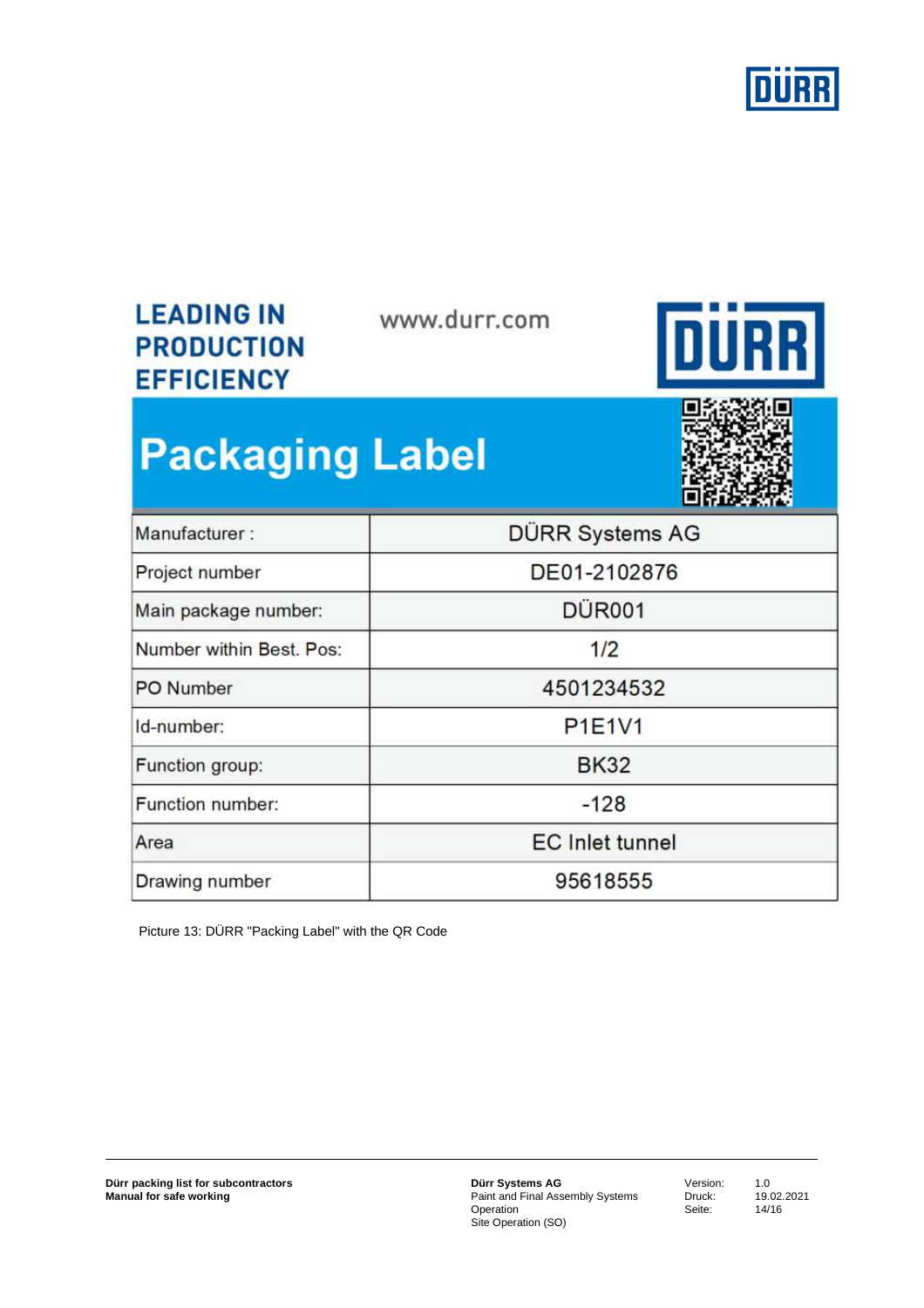

## **7. FAQ**

#### **Where can I find the latest version of the DÜRR packing list?**

https://www.durr.com/de/unternehmen/einkauf/einkaufsbedingungen/Allgemeine Verpackungs- und Transportvorschriften

#### **Which fields do I have to complete in the case list if my delivery is shipped by DÜRR?**

If DÜRR ships your delivery and merely picks it up from you, you must complete the "DÜRR PO," "General Info" and "Loading Data" fields and fill in the shipping data.

#### **Which fields do I have to complete in the case list if the supplier sends the order directly to the construction site by road transport?**

In this case, you must complete the "DÜRR PO", "General Info," "Licence plate number," "ETA Date Site" and "Transport Nr" fields and fill in the shipping data.

#### **Which fields do I have to complete in the case list if the supplier sends the order directly to the construction site by sea or air freight? (This must be expressly ordered by DÜRR.)**

In this case, you must complete the "DÜRR PO," "General Info," "Container," "Container TYP," "ETA Port" and "Transport Nr" fields and fill in the shipping data.

#### **Which fields do I have to complete if the supplier performs delivery and assembly?**

In this case, you must complete the "DÜRR PO," "General Info," "Licence plate number" and "ETA Date Site" fields.

#### **What is the difference between "KG net" and "KG gross"?**

"KG net" is the net weight. This must be entered as a total (example: 10 bolts weighing 1 kg each = 10 kg net weight); "KG Gross" is the total weight including packaging material, etc.

#### **Can the "Package Number" be reused with a different order number in the same project?**

No. Every "Package Number" must occur only once in a project, because different project orders could arrive at the construction site simultaneously.

#### **Where can I find the information for fields D to I?**

This information can always be found in every DÜRR order.

Version: 1.0 Druck: 19.02.2021 Seite: 15/16